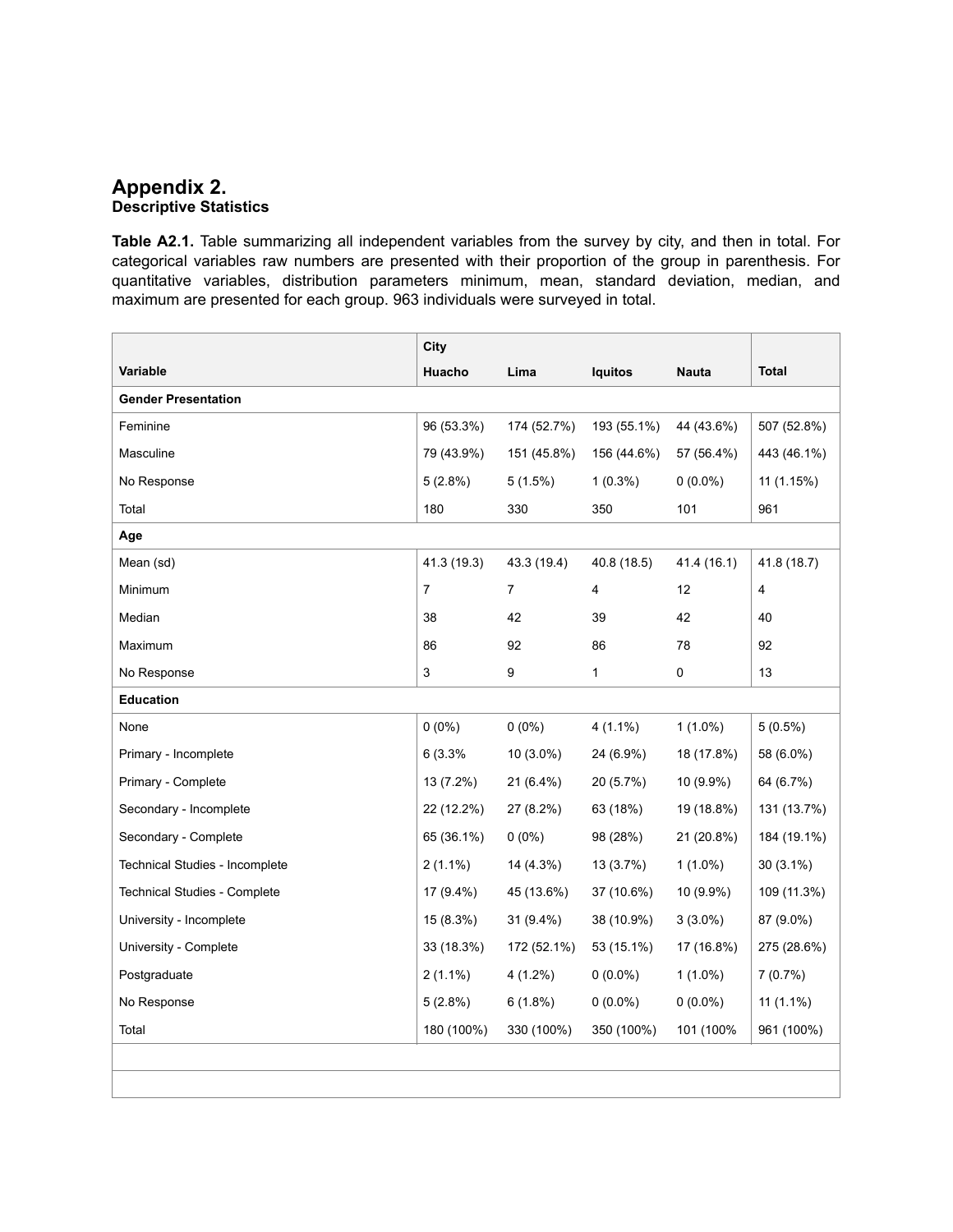|                                                  | City         |              |                |              |                           |  |
|--------------------------------------------------|--------------|--------------|----------------|--------------|---------------------------|--|
| Variable                                         | Huacho       | Lima         | <b>Iquitos</b> | <b>Nauta</b> | <b>Total</b>              |  |
| <b>Work</b>                                      |              |              |                |              |                           |  |
| Accommodation and Food Services                  | 5(2.8%)      | $7(2.1\%)$   | $5(1.4\%)$     | $0(0.0\%)$   | $17(1.8\%)$               |  |
| Administrative and Support Services              | $4(2.2\%)$   | 22 (6.6%)    | $7(2.0\%)$     | $0(0.0\%)$   | 33 (3.4%)                 |  |
| Agriculture, Forestry, Fishing, and Hunting      | $7(3.9\%)$   | $0(0.0\%)$   | $3(0.9\%)$     | 15 (14.9%)   | 25 (2.6%)                 |  |
| Arts, Entertainment, and Recreation              | $3(1.7\%)$   | $7(2.1\%)$   | $5(1.4\%)$     | $1(1.0\%)$   | 16 (1.7%)                 |  |
| Construction                                     | $5(2.8\%)$   | $4(1.2\%)$   | 9(2.6%)        | 6(5.9%)      | 24 (2.5%)                 |  |
| <b>Educational Services</b>                      | $4(2.2\%)$   | 9(2.7%)      | 21 (6.0%)      | 16 15.8%)    | 50 (5.2%)                 |  |
| Finance and Insurance                            | $1(0.6\%)$   | $8(2.4\%)$   | $0(0.0\%)$     | $0(0.0\%)$   | $9(0.9\%)$                |  |
| Freelance                                        | 12 (6.7%)    | $11(3.3\%)$  | 37 (10.6%)     | $7(6.9\%)$   | 67 (7.0%)                 |  |
| Health Care and Social Assistance                | $5(2.8\%)$   | 10 (3.0%)    | $4(1.1\%)$     | $1(1.0\%)$   | 20 (2.1%)                 |  |
| Information                                      | $1(0.6\%)$   | $2(0.6\%)$   | $0(0.0\%)$     | $0(0.0\%)$   | $3(0.3\%)$                |  |
| Management of Companies and Enterprises          | $7(3.9\%)$   | 9(2.7%)      | $0(0.0\%)$     | $0(0.0\%)$   | 16 (1.7%)                 |  |
| Manufacturing                                    | $2(1.1\%)$   | $4(1.2\%)$   | $4(1.1\%)$     | $0(0.0\%)$   | 10 (1.0%)                 |  |
| Mining, Quarrying, Oil, and Gas Extraction       | $0(0.0\%)$   | $1(0.3\%)$   | $0(0.0\%)$     | $0(0.0\%)$   | $1(0.1\%)$                |  |
| <b>Other Services</b>                            | 45 (25.0%)   | 63 (19.0%)   | 79 (22.6%)     | 28 (27.7%)   | 215 (22.4%)               |  |
| Professional, Scientific, and Technical Services | $2(1.1\%)$   | 12 (3.6%)    | 12 (3.4%)      | $2(2.0\%)$   | 28 (2.9%)                 |  |
| <b>Public Administration</b>                     | $3(1.7\%)$   | $10(3.0\%)$  | 9(2.6%)        | $0(0.0\%)$   | 22 (2.3%)                 |  |
| Retail Trade                                     | $17(9.4\%)$  | 34 (10.3%)   | 62 (17.7%)     | 10 (9.9%)    | 123 (12.8%)               |  |
| Retired                                          | 14 (7.8%)    | 29 (8.7%)    | 10 (2.9%)      | $0(0.0\%)$   | 53 (5.6%)                 |  |
| Student                                          | 33 (18.3%)   | 51 (15.4%)   | 61 (17.4%)     | 11 (10.9%)   | 156 (16.2%)               |  |
| Transportation and Warehousing                   | $3(1.7\%)$   | $7(2.1\%)$   | 6(1.7%)        | $2(2.0\%)$   | 18 (1.9%)                 |  |
| Unemployed                                       | $0(0.0\%)$   | $7(2.1\%)$   | 16 (4.6%)      | $2(2.0\%)$   | 25 (2.6%)                 |  |
| <b>Utilities</b>                                 | $1(0.6\%)$   | $0(0.0\%)$   | $0(0.0\%)$     | $0(0.0\%)$   | $1(0.1\%)$                |  |
| Wholesale Trade                                  | $0(0.0\%)$   | $1(0.3\%)$   | $0(0.0\%)$     | $0(0.0\%)$   | $1(0.1\%)$                |  |
| No Response                                      | 6(3.3%)      | 22 (6.6%)    | $0(0.0\%)$     | $0(0.0\%)$   | 28 (2.9%)                 |  |
| Total                                            | 180 (100%)   | 330 (100%)   | 350 (100%)     | 101 (100%)   | 961 (100%)                |  |
| <b>Years in Current Residence</b>                |              |              |                |              |                           |  |
| Mean (sd)                                        | 19.8(18.7)   | 19.8 (17.7)  | 18 (15.2)      | 15.1(16)     | 18.7 (16.9)               |  |
| Minimum                                          | 0            | 0            | $\mathsf 0$    | 0            | 0                         |  |
| Median                                           | 15           | 16           | 15             | 10           | 15                        |  |
| Maximum                                          | 81           | 84           | 75             | 73           | 84                        |  |
| No Response                                      | $\mathbf{1}$ | $\mathbf{1}$ | $\mathbf{1}$   | 0            | $\ensuremath{\mathsf{3}}$ |  |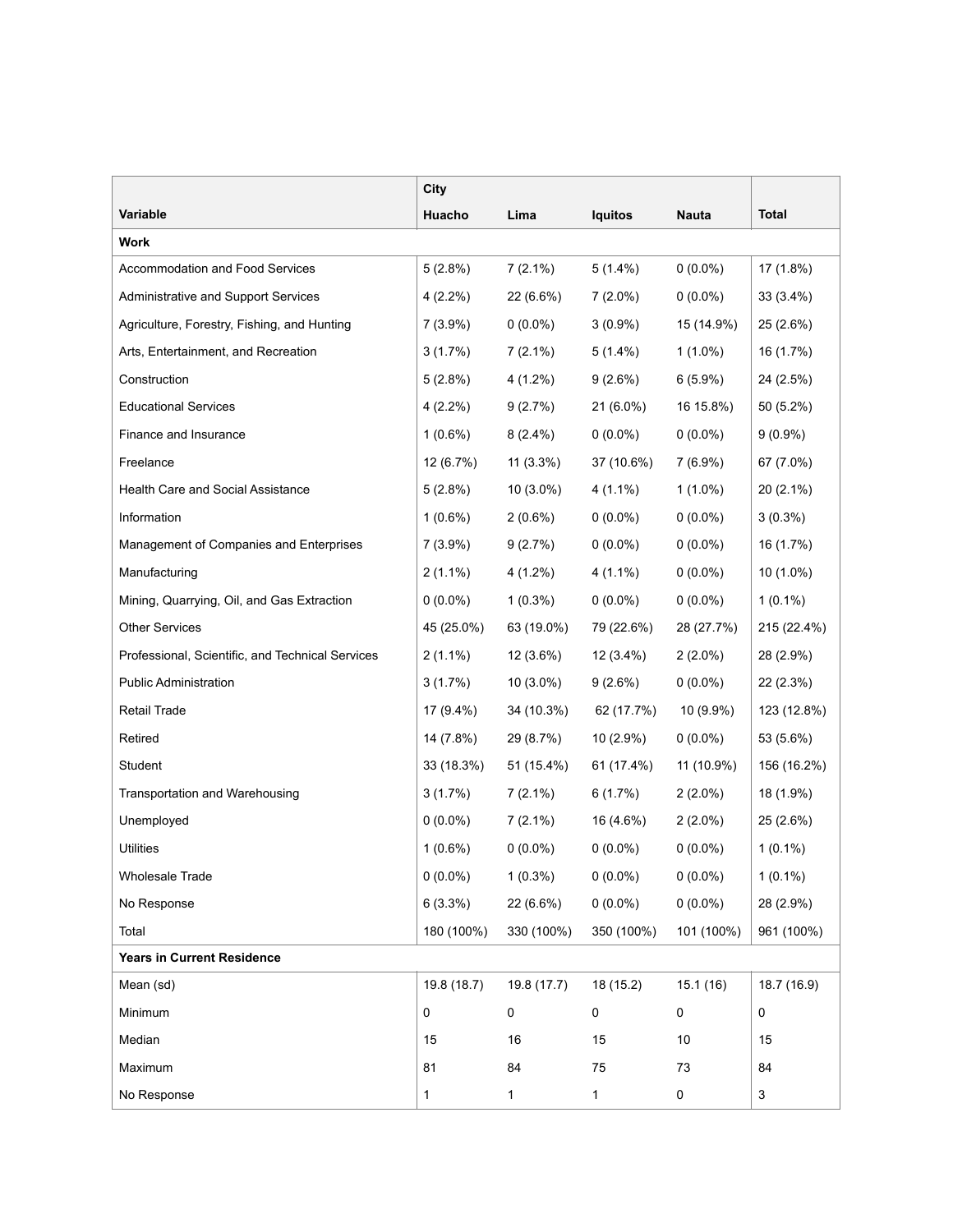|                               | City        |             |                |            |              |  |  |  |
|-------------------------------|-------------|-------------|----------------|------------|--------------|--|--|--|
| Variable                      | Huacho      | Lima        | <b>Iquitos</b> | Nauta      | <b>Total</b> |  |  |  |
| <b>Last Move</b>              |             |             |                |            |              |  |  |  |
| Never moved                   | 48 (26.7%)  | 75 (22.7%)  | 57 (16.3%)     | 13 (12.9%) | 193 (20.1%)  |  |  |  |
| Same Neighborhood             | $0(0.0\%)$  | 35 (10.6%)  | 50 (14.3%)     | 2(2%)      | 42 (4.4%)    |  |  |  |
| Same City                     | 63 (35%)    | 122 (37.0%) | 185 (52.9%)    | 27 (26.7%) | 397 (41.3%)  |  |  |  |
| Urban to Urban                | 29 (16.1%)  | 36 (10.9%)  | 44 (12.6%)     | 21 (20.8%) | 130 (13.5%)  |  |  |  |
| Rural to Urban                | 27 (15%)    | 19 (5.8%)   | 51 (14.6%)     | 36 (35.6%) | 133 (13.9%)  |  |  |  |
| International                 | $0(0.0\%)$  | $8(2.4\%)$  | $0(0.0\%)$     | $0(0.0\%)$ | $8(00.8\%)$  |  |  |  |
| No Response                   | 13 (7.2%)   | 35 (10.6%)  | $8(2.3\%)$     | 2(2%)      | 58 (6.0%)    |  |  |  |
| Total                         | 180 (100%)  | 330 (100%)  | 350 (100%)     | 101 (100%) | 961 (100%)   |  |  |  |
| <b>Activities Outside</b>     |             |             |                |            |              |  |  |  |
| Exercise                      | 32 (17.8%)  | 61 (18.4%)  | 100 (28.6%)    | 35 (34.7%) | 228 (23.7%)  |  |  |  |
| Extractive                    | 5(2.8%)     | $11(3.3\%)$ | 6(1.7%)        | $8(7.9\%)$ | $30(3.1\%)$  |  |  |  |
| Recreation                    | 102 (56.7%) | 232 (70.3%) | 199 (56.9%)    | 42 (41.6%) | 575 (59.8%)  |  |  |  |
| Work                          | 14 (7.8%)   | $11(3.3\%)$ | 26 (7.4%)      | 15 (14.9%) | 66 (6.9%)    |  |  |  |
| Other                         | $0(0.0\%)$  | $0(0.0\%)$  | $1(0.3\%)$     | $0(0.0\%)$ | $1(0.1\%)$   |  |  |  |
| None                          | 29 (16.1%)  | 36 (10.8%)  | 35 (10.0%)     | $8(7.9\%)$ | 108 (11.2%)  |  |  |  |
| No Response                   | $9(5.0\%)$  | $10(3.0\%)$ | $0(0.0\%)$     | $0(0.0\%)$ | 19 (2%)      |  |  |  |
| Total (Responses/Individuals) | 191/180     | 361/330     | 367/350        | 108/101    | 1027/961     |  |  |  |
| <b>Hours Outside</b>          |             |             |                |            |              |  |  |  |
| None                          | 29 (16.1%)  | 36 (10.1%)  | 35 (10.0%)     | $8(7.9\%)$ | 108 (11.2%)  |  |  |  |
| Few (1-4)                     | 72 (40%)    | 120 (36.4%) | 163 (46.6%)    | 39 (38.6%) | 394 (41%)    |  |  |  |
| Regular (4-10)                | 34 (18.9%)  | 104 (31.5%) | 104 (29.7%)    | 36 (35.6%) | 278 (29%)    |  |  |  |
| Many (10+)                    | 40 (22.2%)  | 70 (21.1%)  | 46 (13.1%)     | 18 (17.8%) | 174 (18.1%)  |  |  |  |
| No Response                   | 5(2.8%)     | $0(0.0\%)$  | $2(0.6\%)$     | $0(0.0\%)$ | 7(0.7%)      |  |  |  |
| Total                         | 180 (100%)  | 330 (100%)  | 350 (100%)     | 101 (100%) | 961 (100%)   |  |  |  |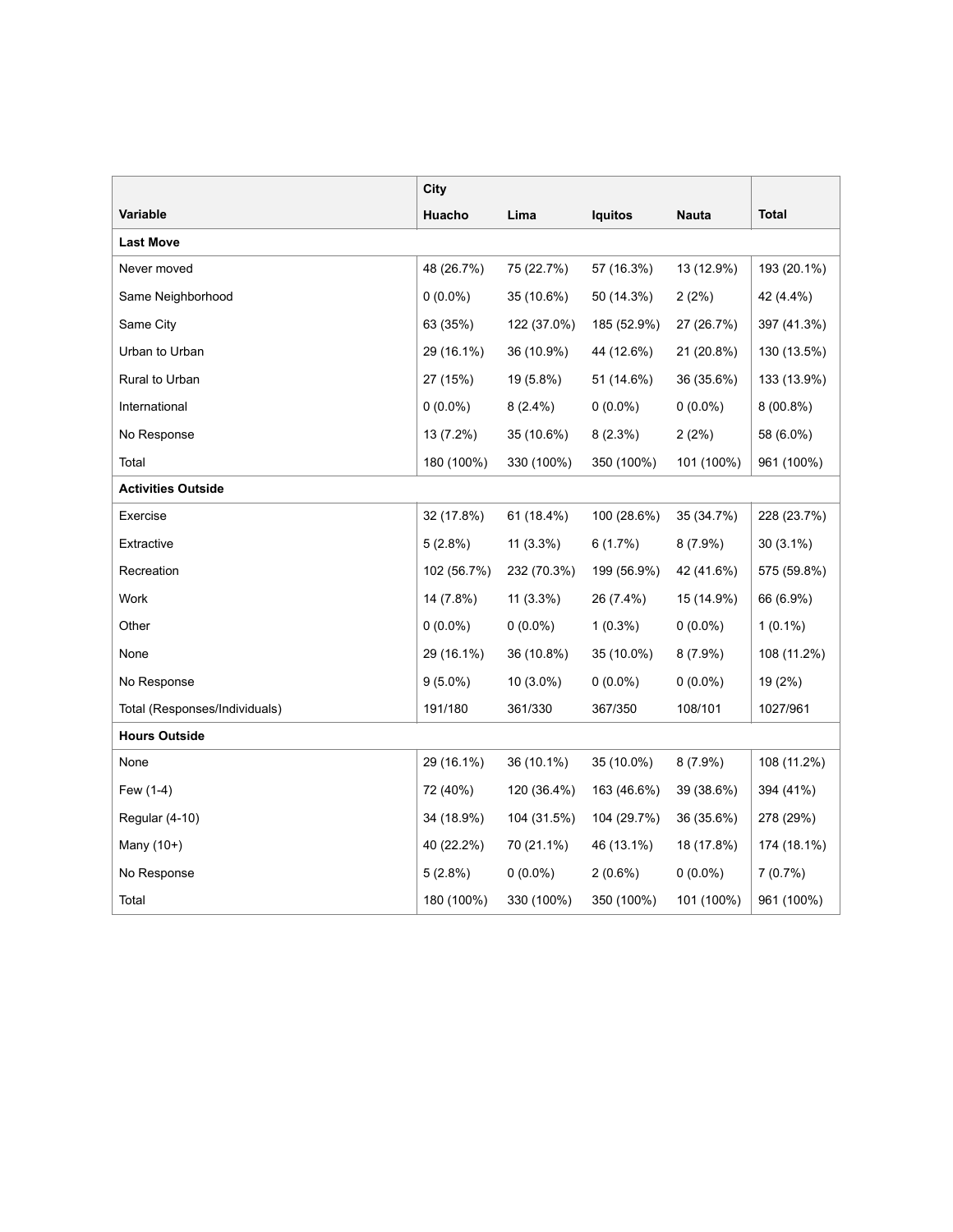**Table A2.2.** Table summarizing all response variables from the survey by city, and then in total. For categorical variables raw numbers are presented with their proportion of the group in parenthesis. For quantitative variables, distribution parameters minimum, mean, standard deviation, median, and maximum are presented for each group. 963 individuals were surveyed in total.

|                     | <b>City</b> |             |                |              |              |  |
|---------------------|-------------|-------------|----------------|--------------|--------------|--|
| Variable            | Huacho      | Lima        | <b>Iquitos</b> | <b>Nauta</b> | <b>Total</b> |  |
| Engagement          |             |             |                |              |              |  |
| Has Pets            | 88 (49.4%)  | 167 (50.8%) | 208 (59.4%)    | 48 (47.5%)   | 511 (53.3%)  |  |
| No Pets             | 90 (50.6%)  | 162 (49.2%) | 142 (40.6%)    | 53 (52.5%)   | 447 (46.7%)  |  |
| Has Garden          | 47 (26.4%)  | 96 (29.5%)  | 202 (57.7%)    | 65 (64.4%)   | 410 (42.9%)  |  |
| No Garden           | 131 (73.6%) | 231 (70.5%) | 148 (42.3%)    | 36 (35.6%)   | 546 (57.1%)  |  |
| #Garden Species     |             |             |                |              |              |  |
| Mean (sd)           | 0.5(1)      | 0.6(1.3)    | 1.6(1.6)       | 2.8(2.1)     | 1.1(1.6)     |  |
| minimum             | 0           | 0           | 0              | $\pmb{0}$    | 0            |  |
| median              | 0           | 0           | 1              | 3            | 0            |  |
| maximum             | 5           | 8           | 7              | 10           | 10           |  |
| No response         | $2(1.11\%)$ | 10 (3.01%)  | 148 (42.3%)    | 36 (35.6%)   | 196 (20.35%) |  |
| Perception          |             |             |                |              |              |  |
| Sees birds          | 173 (96.7%) | 318 (96.1%) | 332 (94.9%)    | 91 (90.1%)   | 914 (95.1%)  |  |
| Does not see birds  | 6(3.4%)     | 13 (3.9%)   | 18 (5.1%)      | 10 (9.9%)    | 47 (4.9%)    |  |
| Not sure            | 10 (5.8%)   | 12 (3.7%)   | $5(1.4\%)$     | $5(5.0\%)$   | 32 (3.4%)    |  |
| Low biodiversity    | 107 (61.5%) | 173 (53.2%) | 257 (73.6%)    | 71 (70.3%)   | 608 (64.1%)  |  |
| Normal biodiversity | 40 (23.0%)  | 101 (31.1%) | 72 (20.6%)     | 18 (17.8%)   | 231 (24.3%)  |  |
| High biodiversity   | 17 (9.8%)   | 39 (12.0%)  | 15 (4.3%)      | $7(6.9\%)$   | 78 (8.2%)    |  |
| No response         | 6(3.3%)     | $7(2.1\%)$  | 1(0.29%)       | $0(0\%)$     | 14 (1.45%)   |  |
| #Estimated Species  |             |             |                |              |              |  |
| Mean (sd)           | 4.3(8.5)    | 4.6(6.7)    | 4.4(3.5)       | 4.6(5.5)     | 4.5(6)       |  |
| minimum             | 0           | 0           | 0              | $\mathsf 0$  | 0            |  |
| median              | 2.5         | 3           | 4              | 4            | 3.5          |  |
| maximum             | 100         | 100         | 25             | $50\,$       | 100          |  |
| No response         | $0(0\%)$    | $0(0\%)$    | $0(0\%)$       | $0(0\%)$     | $0(0\%)$     |  |
|                     |             |             |                |              |              |  |
|                     |             |             |                |              |              |  |
|                     |             |             |                |              |              |  |
|                     |             |             |                |              |              |  |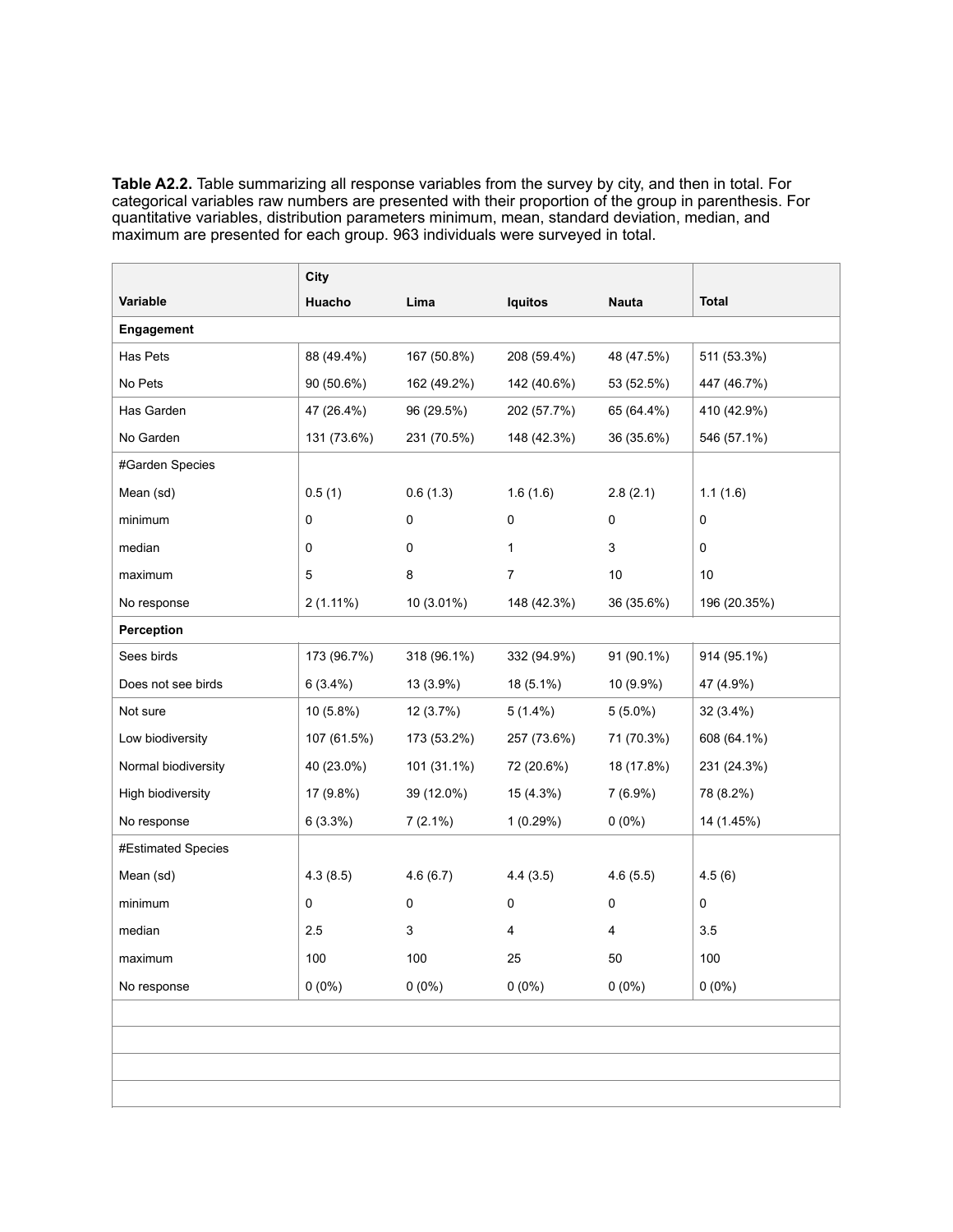|                    | City                    |                |                     |                     |                |
|--------------------|-------------------------|----------------|---------------------|---------------------|----------------|
| Variable           | Huacho                  | Lima           | <b>Iquitos</b>      | <b>Nauta</b>        | <b>Total</b>   |
| Knowledge          |                         |                |                     |                     |                |
| #Responses         |                         |                |                     |                     |                |
| Mean (sd)          | 3.6(1.9)                | 4.2(1.9)       | 5.4(1.9)            | 7.9(2.2)            | 4.9(2.3)       |
| minimum            | $\pmb{0}$               | $\mathbf 0$    | $\mathsf{O}\xspace$ | $\mathsf{O}\xspace$ | $\mathbf 0$    |
| median             | $\overline{\mathbf{4}}$ | $\overline{4}$ | $5\phantom{.0}$     | 9                   | $\sqrt{5}$     |
| maximum            | $\boldsymbol{9}$        | $10$           | $10$                | $10\,$              | $10$           |
| No response        | $1(0.6\%)$              | $1(0.3\%)$     | $5(1.4\%)$          | $0(0\%)$            | 7(0.7%)        |
| #Correct (Lists)   |                         |                |                     |                     |                |
| Mean (sd)          | 3(2)                    | 3(2)           | 5(2)                | 7(2)                | 4(2)           |
| minimum            | $\pmb{0}$               | $\mathbf 0$    | $\mathbf 0$         | $\pmb{0}$           | $\mathbf 0$    |
| median             | $\boldsymbol{2}$        | 3              | $\,$ 5 $\,$         | $\overline{7}$      | $\overline{4}$ |
| maximum            | $\overline{7}$          | $\bf 8$        | $\boldsymbol{9}$    | $\boldsymbol{9}$    | 9              |
| No response        | 11 (6.1%)               | $1(0.3\%)$     | $5(1.4\%)$          | $0(0\%)$            | 7(0.7%)        |
| #Correct (Popular) |                         |                |                     |                     |                |
| Mean (sd)          | 2(1)                    | 3(2)           | 5(2)                | 6(2)                | 3(2)           |
| minimum            | $\pmb{0}$               | $\pmb{0}$      | $\mathsf 0$         | $\pmb{0}$           | $\mathsf 0$    |
| median             | $\overline{2}$          | $\mathsf 3$    | $\overline{5}$      | $\overline{7}$      | $\mathbf{3}$   |
| maximum            | $\overline{7}$          | $\overline{7}$ | $\boldsymbol{9}$    | $\boldsymbol{9}$    | $10$           |
| No response        | 11 (6.1%)               | $1(0.3\%)$     | $5(1.4\%)$          | $0(0\%)$            | 7(0.7%)        |
|                    |                         |                |                     |                     |                |
|                    |                         |                |                     |                     |                |
|                    |                         |                |                     |                     |                |
|                    |                         |                |                     |                     |                |
|                    |                         |                |                     |                     |                |
|                    |                         |                |                     |                     |                |
|                    |                         |                |                     |                     |                |
|                    |                         |                |                     |                     |                |
|                    |                         |                |                     |                     |                |
|                    |                         |                |                     |                     |                |
|                    |                         |                |                     |                     |                |
|                    |                         |                |                     |                     |                |
|                    |                         |                |                     |                     |                |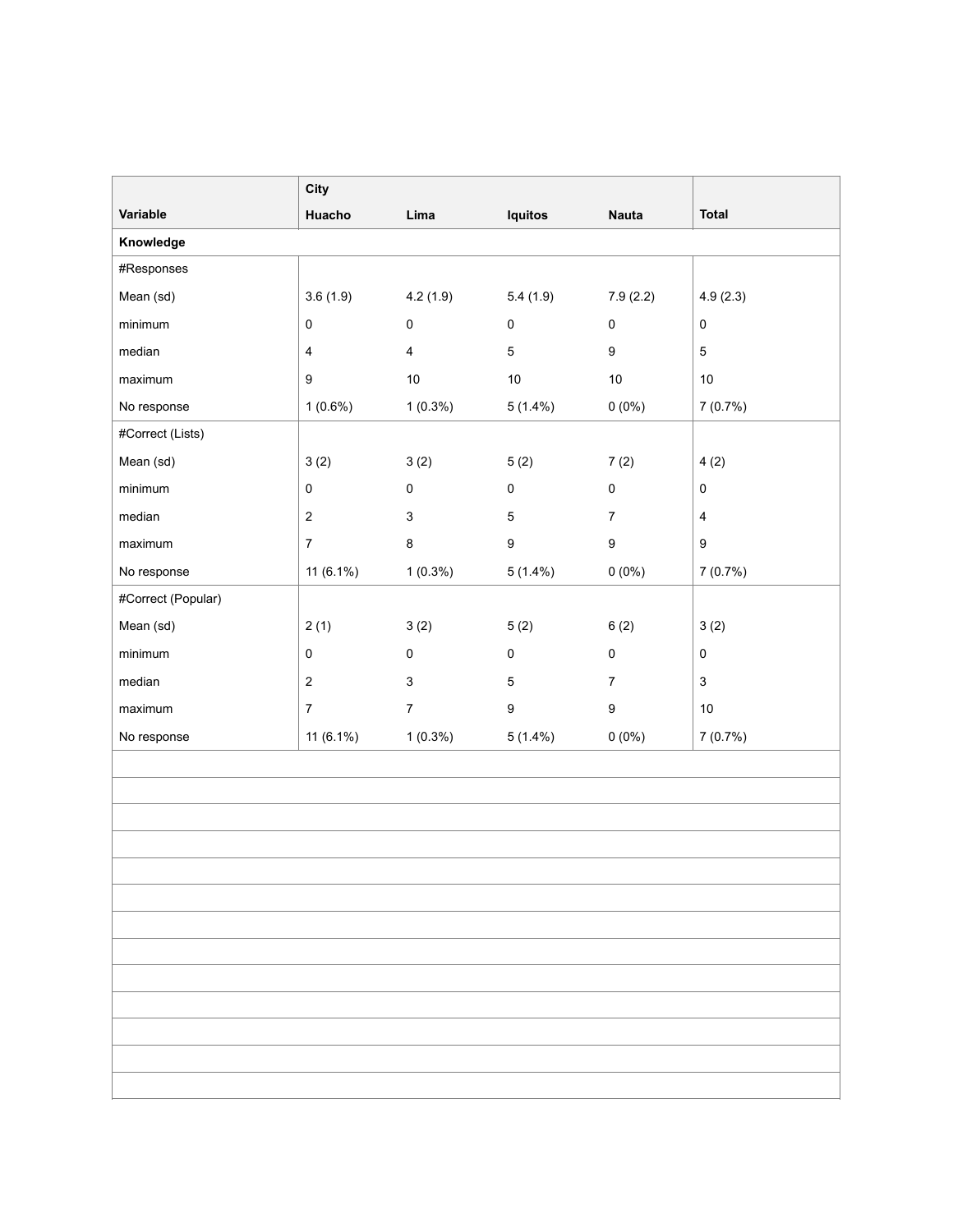|                       | City       |             |                |              |              |
|-----------------------|------------|-------------|----------------|--------------|--------------|
| <b>Variable</b>       | Huacho     | Lima        | <b>Iquitos</b> | <b>Nauta</b> | <b>Total</b> |
| <b>Curiosity</b>      |            |             |                |              |              |
| More Info - Yes       | 135 (75%)  | 246 (74.6%) | 287 (82%)      | 92 (91.1%)   | 760 (79.1%)  |
| More Info - No        | 45 (25%)   | 83 (25.4%)  | 63 (18%)       | $9(8.9\%)$   | 200 (20.9%)  |
| #Categories           |            |             |                |              |              |
| Mean (sd)             | 1.1(0.9)   | 1.16(1)     | 1.2(1)         | 1.4(1.1)     | 1.2(1)       |
| minimum               | 0          | $\mathbf 0$ | $\Omega$       | $\mathbf 0$  | 0            |
| median                | 1          | 1           | 1              | 1            | 1            |
| maximum               | 5          | 6           | 4              | 5            | 6            |
| No response           | $0(0\%)$   | $1(0.3\%)$  | $0(0\%)$       | $0(0\%)$     | $1(0.1\%)$   |
| <b>BirdIndirect</b>   | 15 (8.3%)  | 26 (7.8%)   | 59 (16.9%)     | 13 (12.9%)   | 113 (11.7%)  |
| <b>BirdIntrinsic</b>  | 86 (47.8%) | 184 (55.8%) | 222 (63.4%)    | 66 (65.3%)   | 558 (58%)    |
| HumanAesthetic        | $1(0.6\%)$ | $3(0.9\%)$  | $3(0.9\%)$     | $0(0\%)$     | $7(0.7\%)$   |
| HumanDirect           | 30 (16.7%) | 53 (16%)    | 19 (5.4%)      | 10 (9.9%)    | 112 (11.6%)  |
| HumanIndirect         | $5(2.8\%)$ | 6(1.8%)     | $3(0.9\%)$     | $8(7.9\%)$   | 22 (2.3%)    |
| HumanIntrinsic        | 15 (8.3%)  | 23 (7.0%)   | 20 (5.7%)      | 11 (10.9%)   | 69 (7.2%)    |
| HumanRecreational     | $4(2.2\%)$ | 6(1.8%)     | $3(0.9\%)$     | 2(2%)        | 15 (1.6%)    |
| No Response           | 47 (26.1%) | 85 (25.8%)  | 84 (24%)       | 16 (15.8%)   | 232 (24.1%)  |
| Responses/Individuals | 207/180    | 386/330     | 413/350        | 126/101      | 1128/961     |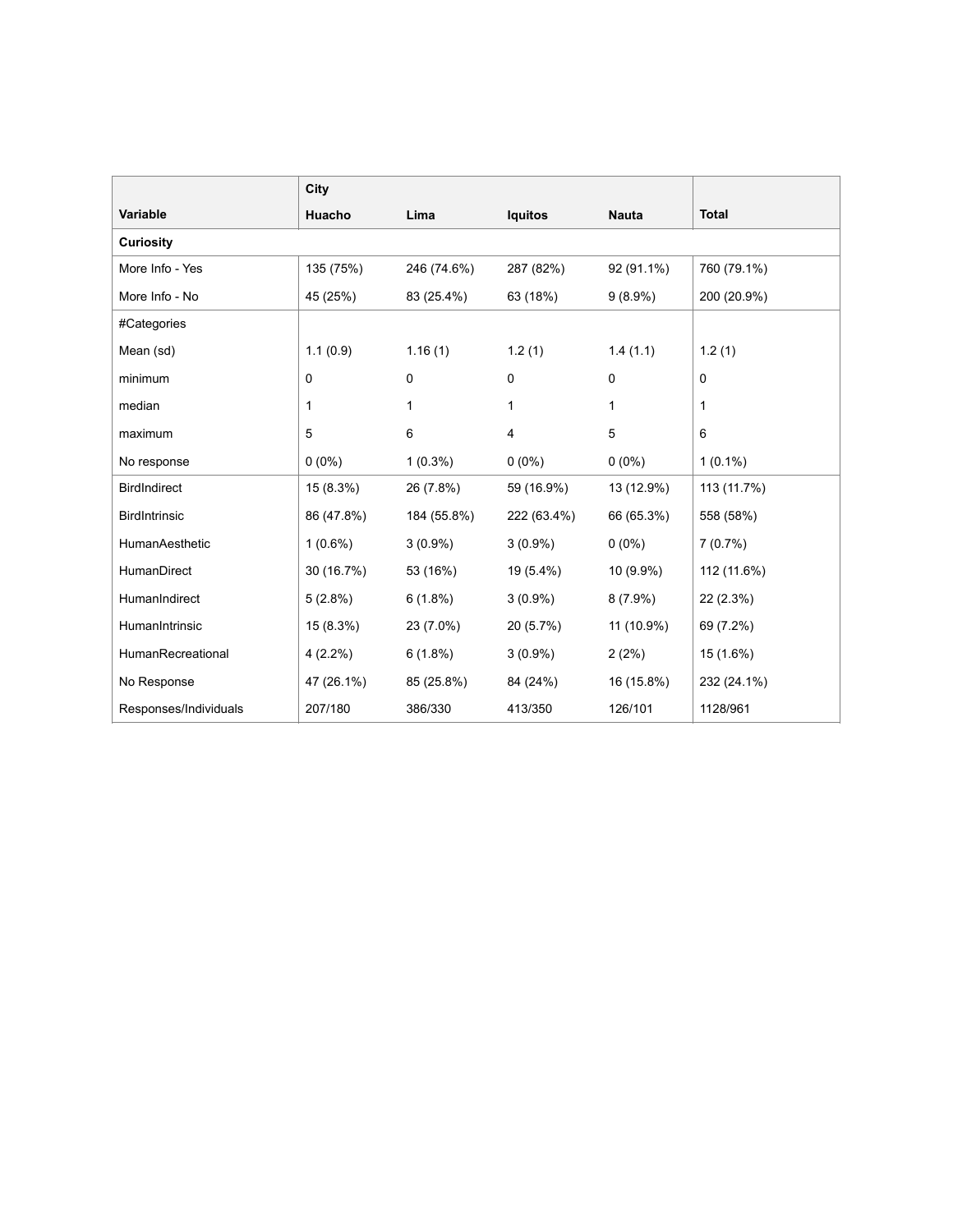**Table A2.3.** Table summarizing all environmental variables from the survey by city, and then in total. Distribution parameters minimum, mean, standard deviation, median, and maximum are presented for each group. There were 97 sites in total.

|                             | City      |           |                |              |              |
|-----------------------------|-----------|-----------|----------------|--------------|--------------|
| Variable                    | Huacho    | Lima      | <b>Iquitos</b> | <b>Nauta</b> | <b>Total</b> |
| <b>Land Cover Metrics</b>   |           |           |                |              |              |
| <b>Local Tree Cover</b>     |           |           |                |              |              |
| Mean (sd)                   | 7% (6%)   | 14% (15%) | 13% (9%)       | 28% (10%)    | 10% (10%)    |
| minimum                     | 0%        | $1\%$     | 5%             | 10%          | 0%           |
| median                      | 5%        | 10%       | 10%            | 30%          | 10%          |
| maximum                     | 20%       | 70%       | 40%            | 40%          | 70%          |
| Number of sites             | 18        | 34        | 35             | 10           | 97           |
| Local Grass Cover           |           |           |                |              |              |
| Mean (sd)                   | 5% (5%)   | 10% (7%)  | 14% (8%)       | 20% (8%)     | 10% (10%)    |
| minimum                     | 0%        | 0%        | 0%             | 10%          | 0%           |
| median                      | 4%        | 10%       | 15%            | 20%          | 10%          |
| maximum                     | 15%       | 20%       | 30%            | 35%          | 30%          |
| Number of sites             | 18        | 34        | 35             | 10           | 97           |
| <b>Local Building Cover</b> |           |           |                |              |              |
| Mean (sd)                   | 59% (16%) | 59% (20%) | 57% (17%)      | 29% (15%)    | 60% (20%)    |
| minimum                     | 30%       | 0%        | 20%            | 10%          | $0\%$        |
| median                      | 58%       | 62%       | 60%            | 25%          | 60%          |
| maximum                     | 85%       | 85%       | 85%            | 60%          | 80%          |
| Number of sites             | 18        | 34        | 35             | 10           | 97           |
| Neighborhood Tree Cover     |           |           |                |              |              |
| Mean (sd)                   | 4% (3%)   | 8% (4%)   | 11% (6%)       | 24% (8%)     | 10% (10%)    |
| minimum                     | 0%        | 2%        | 1%             | 10%          | 0%           |
| median                      | 4%        | 5%        | 10%            | 25%          | 10%          |
| maximum                     | 10%       | 20%       | 25%            | 35%          | 30%          |
| Number of sites             | 18        | 34        | 35             | $10$         | 97           |
| Neighborhood Grass Cover    |           |           |                |              |              |
| Mean (sd)                   | 8% (6%    | 7% (3%)   | 16% (10%)      | 21% (8%)     | 10% (10%)    |
| minimum                     | 0%        | $0\%$     | 3%             | 10%          | $0\%$        |
| median                      | $6\%$     | 10%       | 15%            | 20%          | 10%          |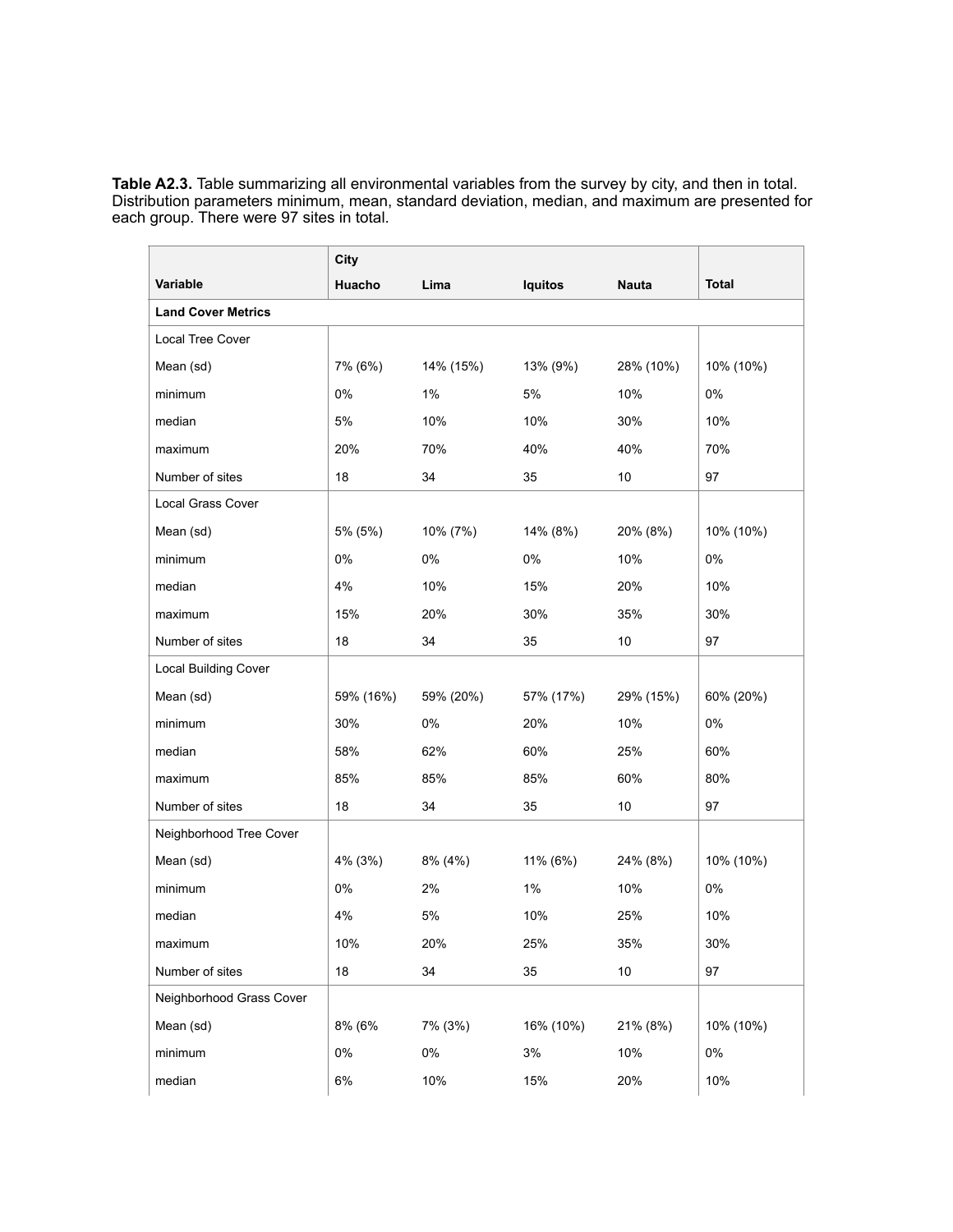|                                  | City         |                |                |              |                 |
|----------------------------------|--------------|----------------|----------------|--------------|-----------------|
| Variable                         | Huacho       | Lima           | <b>Iquitos</b> | <b>Nauta</b> | <b>Total</b>    |
| maximum                          | 20%          | 10%            | 40%            | 35%          | 40%             |
| Number of sites                  | 18           | 34             | 35             | 10           | 97              |
| Neighborhood Building Cover      |              |                |                |              |                 |
| Mean (sd)                        | 54% (17%)    | 66% (9%)       | 53% (16%)      | 25% (9%)     | 60% (20%)       |
| minimum                          | 30%          | 40%            | 15%            | 10%          | 10%             |
| median                           | 50%          | 66%            | 60%            | 28%          | 60%             |
| maximum                          | 80%          | 80%            | 80%            | 40%          | 80%             |
| Number of sites                  | 18           | 34             | 35             | 10           | 97              |
| <b>Nearest Landmark Metrics</b>  |              |                |                |              |                 |
| Distance to Park (m)             |              |                |                |              |                 |
| Mean (sd)                        | 121.21 (185) | 77.89 (133)    | 109.22 (113)   | 52.36 (55)   | 94.6 (132.3)    |
| minimum                          | 0            | 0              | 6.1            | 6.1          | $\pmb{0}$       |
| median                           | 21.34        | 12.5           | 64.9           | 26.55        | 33.8            |
| maximum                          | 708.11       | 627.64         | 439.4          | 142.6        | 708.1           |
| Number of sites                  | 18           | 34             | 35             | 10           | 97              |
| Distance to City Center (m)      |              |                |                |              |                 |
| Mean (sd)                        | 1581.6 (795) | 7901.69 (4049) | 3564.1 (2194)  | 892.9 (622)  | 4441.2 (3854.6) |
| minimum                          | 0            | 861            | 510.2          | 34.1         | 0               |
| median                           | 1641.53      | 7346.7         | 3057.8         | 789.35       | 3009.5          |
| maximum                          | 2639.32      | 199955.9       | 9221.5         | 1850.7       | 19955.9         |
| Number of sites                  | 18           | 34             | 35             | 10           | 97              |
| Distance to Water (m)            |              |                |                |              |                 |
| Mean (sd)                        | 1027 (522)   | 2508.27 (1727) | 819.17 (491)   | 157.69 (110) | 1381.6 (1380.5) |
| minimum                          | 52.43        | 191.72         | 71.9           | 17.1         | 17.1            |
| median                           | 1031.59      | 2349.64        | 804.5          | 130.6        | 976.9           |
| maximum                          | 1915.12      | 6035.04        | 2237           | 368.2        | 6035            |
| Number of sites                  | 18           | 34             | 35             | 10           | 97              |
| <b>Bird Biodiversity Metrics</b> |              |                |                |              |                 |
| Species Richness                 |              |                |                |              |                 |
| Mean (sd)                        | 11.5(4.15)   | 14.44 (4.18)   | 21.03 (6.52)   | 23.9 (4.12)  | 17.2(6.7)       |
| minimum                          | 5            | 6              | 3              | 17           | $\mathsf 3$     |
| median                           | 11.5         | 14.5           | 20             | 24.5         | $17\,$          |